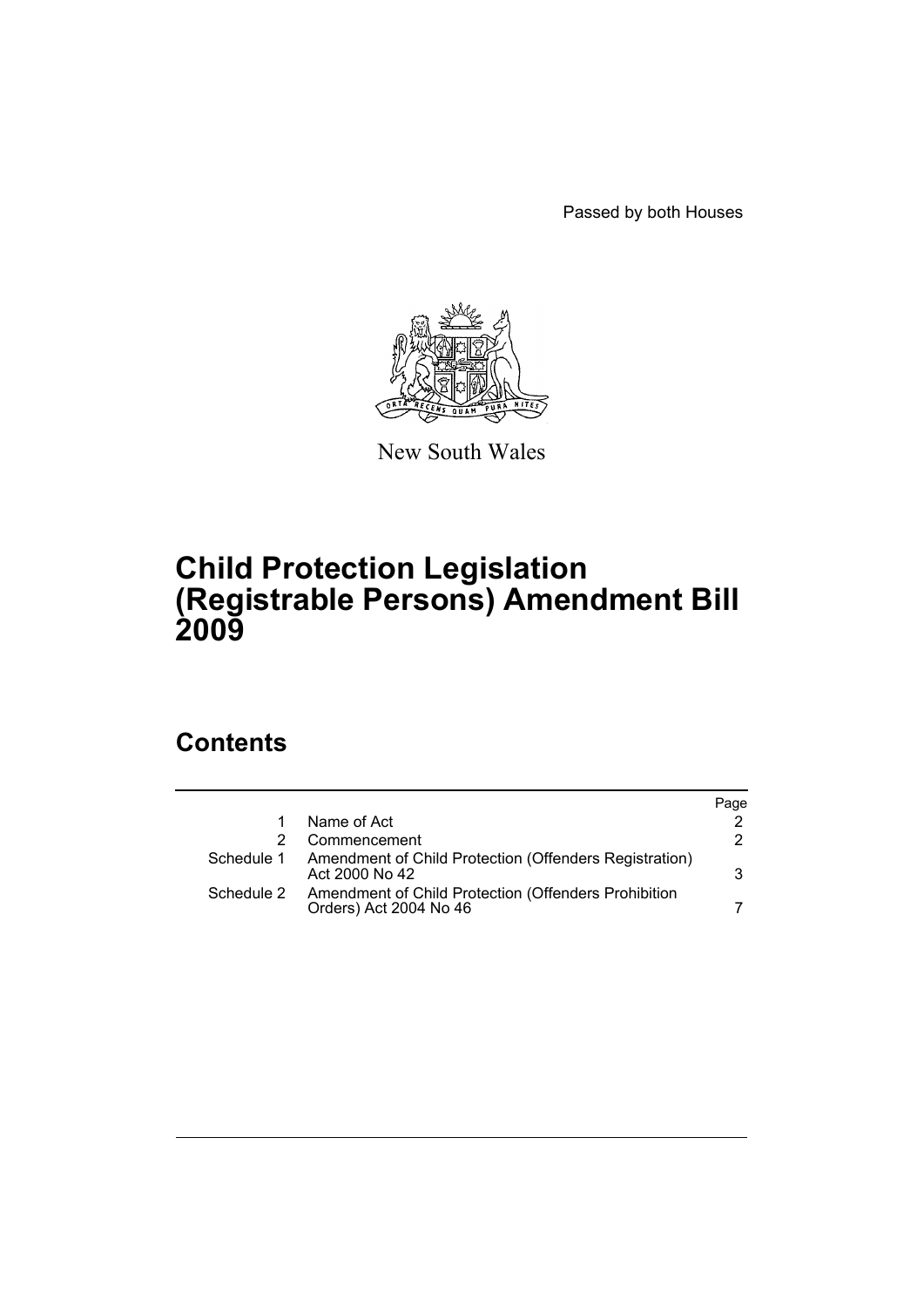*I certify that this PUBLIC BILL, which originated in the LEGISLATIVE COUNCIL, has finally passed the LEGISLATIVE COUNCIL and the LEGISLATIVE ASSEMBLY of NEW SOUTH WALES.*

*Legislative Council 2009* *Clerk of the Parliaments*



New South Wales

# **Child Protection Legislation (Registrable Persons) Amendment Bill 2009**

Act No , 2009

An Act to amend the *Child Protection (Offenders Registration) Act 2000* and the *Child Protection (Offenders Prohibition Orders) Act 2004* to make further provision with respect to registrable persons.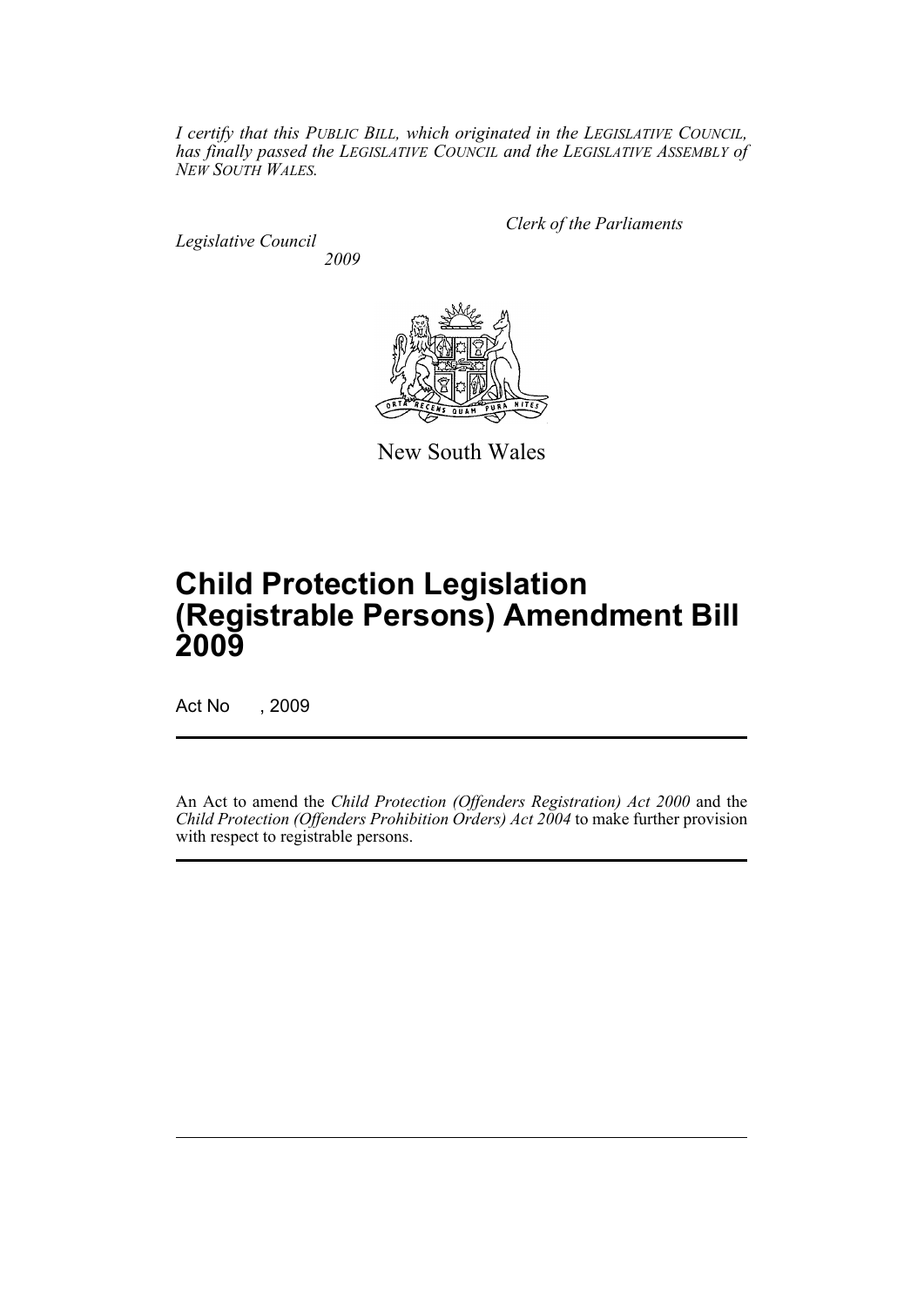### <span id="page-2-0"></span>**The Legislature of New South Wales enacts:**

### **1 Name of Act**

This Act is the *Child Protection Legislation (Registrable Persons) Amendment Act 2009*.

### <span id="page-2-1"></span>**2 Commencement**

- (1) This Act commences on the date of assent to this Act, except as provided by subsection (2).
- (2) Schedule 1 [1]–[3] commence on a day to be appointed by proclamation.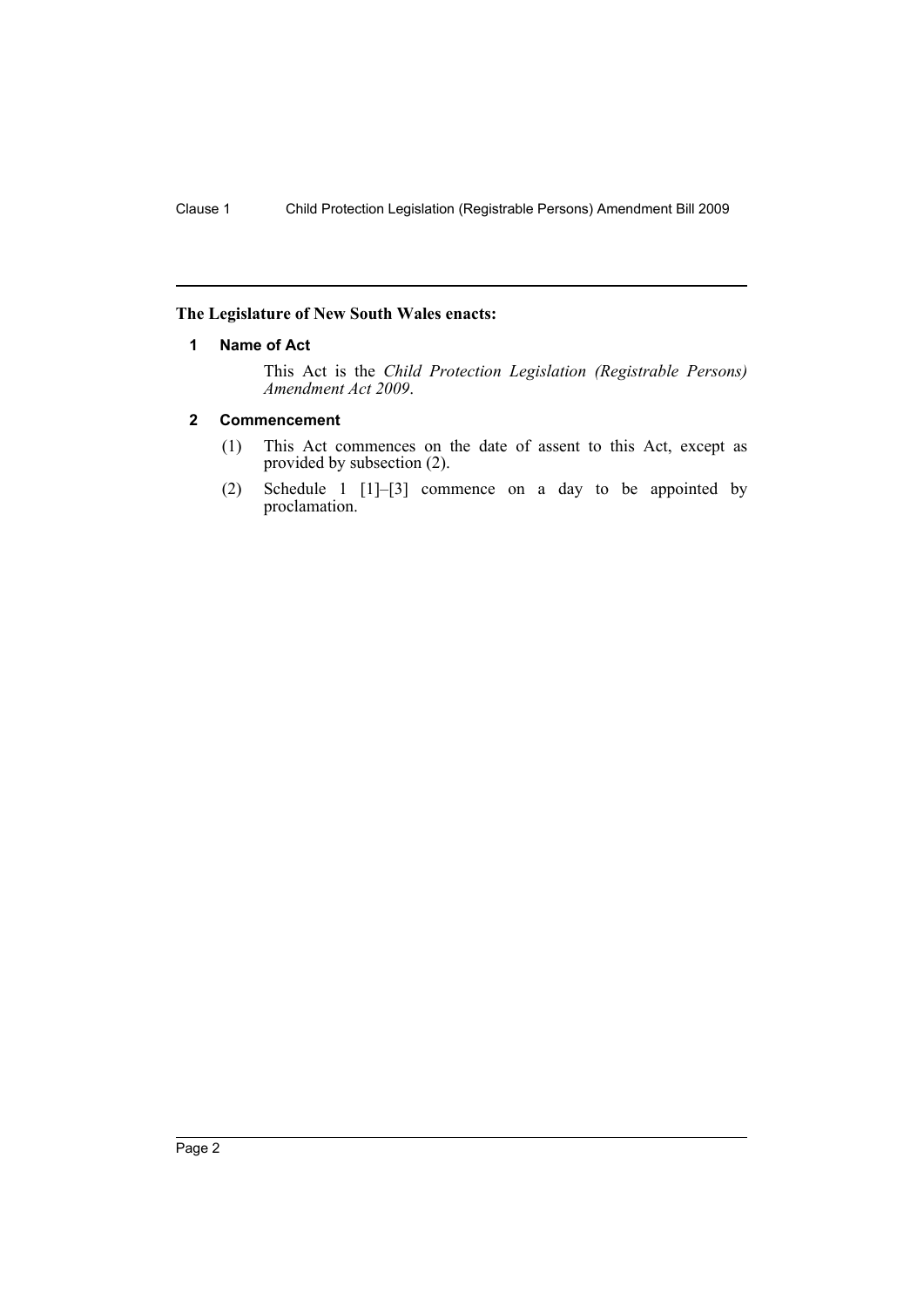Amendment of Child Protection (Offenders Registration) Act 2000 No 42 Schedule 1

# <span id="page-3-0"></span>**Schedule 1 Amendment of Child Protection (Offenders Registration) Act 2000 No 42**

#### **[1] Section 9 Relevant personal information to be reported**

Omit "ages" from section 9 (1) (e). Insert instead "dates of birth".

**[2] Section 11 Registrable person must report changes to relevant personal information**

Omit "3 days" from section 11 (1) (a). Insert instead "24 hours".

#### **[3] Section 11F**

Insert after section 11E:

#### **11F Intended change of place where registrable person generally resides**

- (1) This section applies if a registrable person intends to change the place where the registrable person generally resides. **Note.** This section imposes an additional reporting requirement with respect to residence to that imposed under section 11 (1) (b), which requires a registrable person to report actual (as opposed to intended) changes in the place where the person generally resides.
- (2) At least 14 days before changing the place, the registrable person must report the intended change to the Commissioner of Police and must provide details of:
	- (a) the address where the person proposes to generally reside, or
	- (b) if the person does not intend to reside at particular premises—the name of the locality of the place where the person intends to generally reside.
- (3) If a change in the place at which a person generally resides occurs because of an emergency or other exceptional circumstances arise making it impracticable for the registrable person to report the intended change, it is sufficient compliance with subsection (2) if the registrable person:
	- (a) reports the required information to the Commissioner of Police as soon as practicable (but not more than 3 days) after the change occurs, and
	- (b) provides satisfactory evidence of the circumstances which made it impracticable to report the required information sooner to the Commissioner of Police.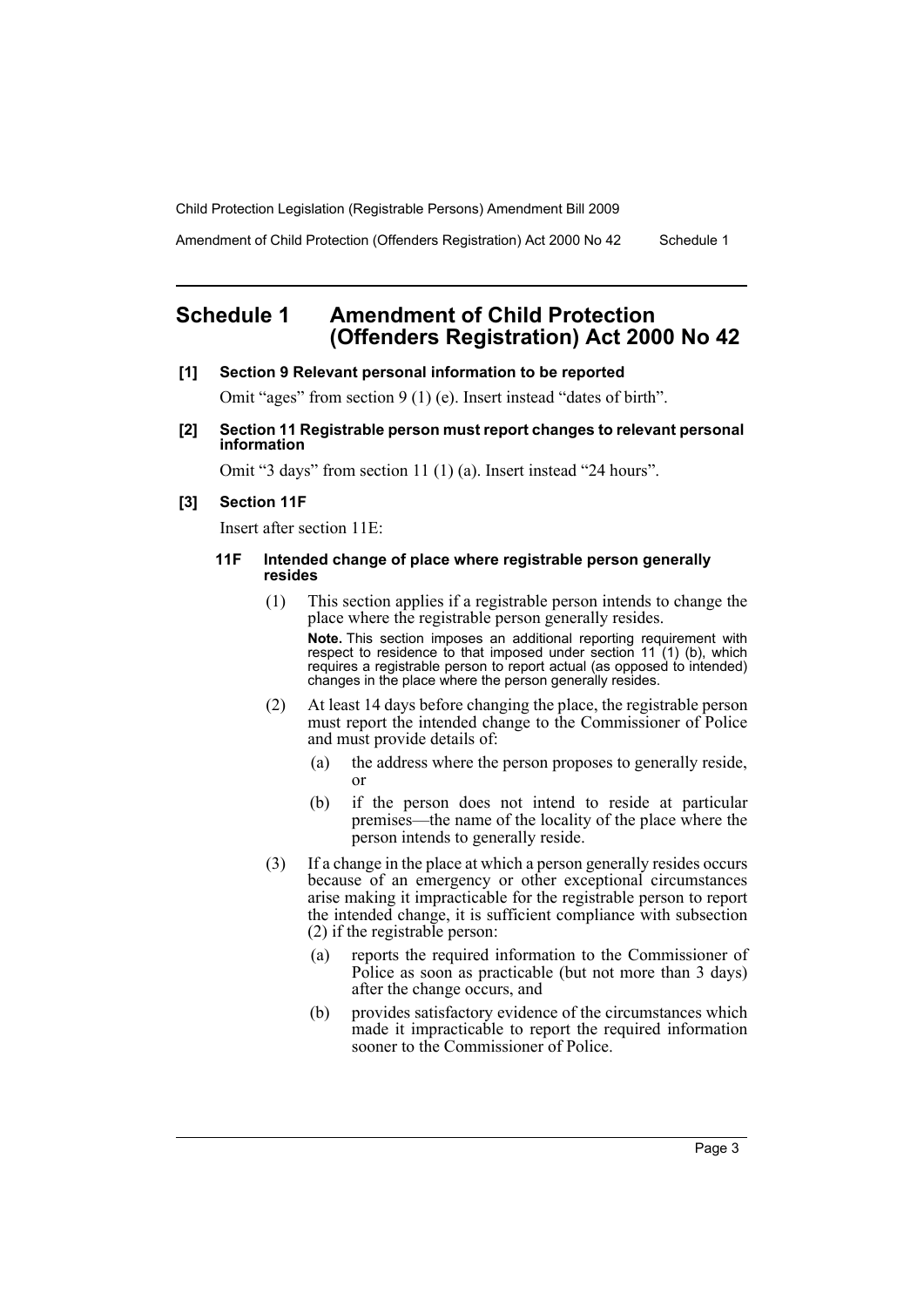Schedule 1 Amendment of Child Protection (Offenders Registration) Act 2000 No 42

- (4) A registrable person who reports an intended change of place under this section and who subsequently changes the place where he or she generally resides to the place detailed in the report is not required to comply with the reporting obligations imposed by section 11 with respect to that change of place.
- (5) A registrable person who reports an intended change and does not make the change within 14 days after it is reported must report this fact to the Commissioner of Police within 3 days after the end of that 14-day period.

#### **[4] Section 15 Suspension and extension of reporting obligations**

Insert after section 15 (2):

- (3) The period for which a registrable person's reporting obligations continue is extended by the length of time for which those obligations are suspended from time to time under subsection (1) (b) if, during the time in which the obligations are suspended, the registrable person:
	- (a) is travelling outside Australia for one month or more or is resident outside Australia, and
	- (b) is not required to report under any corresponding Act.

#### **[5] Section 16 ADT may exempt persons from compliance with reporting obligations**

Omit section 16 (1). Insert instead:

- (1) This section applies to a registrable person:
	- (a) who is required to continue to comply with the reporting obligations imposed by this Part for the remainder of his or her life, or
	- (b) whose reporting period has been extended under section 15 (3) (whether or not he or she is a person referred to in paragraph (a)).

#### **[6] Section 16 (2)**

Insert "(in the case of a registrable person referred to in subsection (1) (a))" after "If".

# **[7] Section 16 (3)**

Omit "an eligible registrable person".

Insert instead "a registrable person referred to in subsection (2)".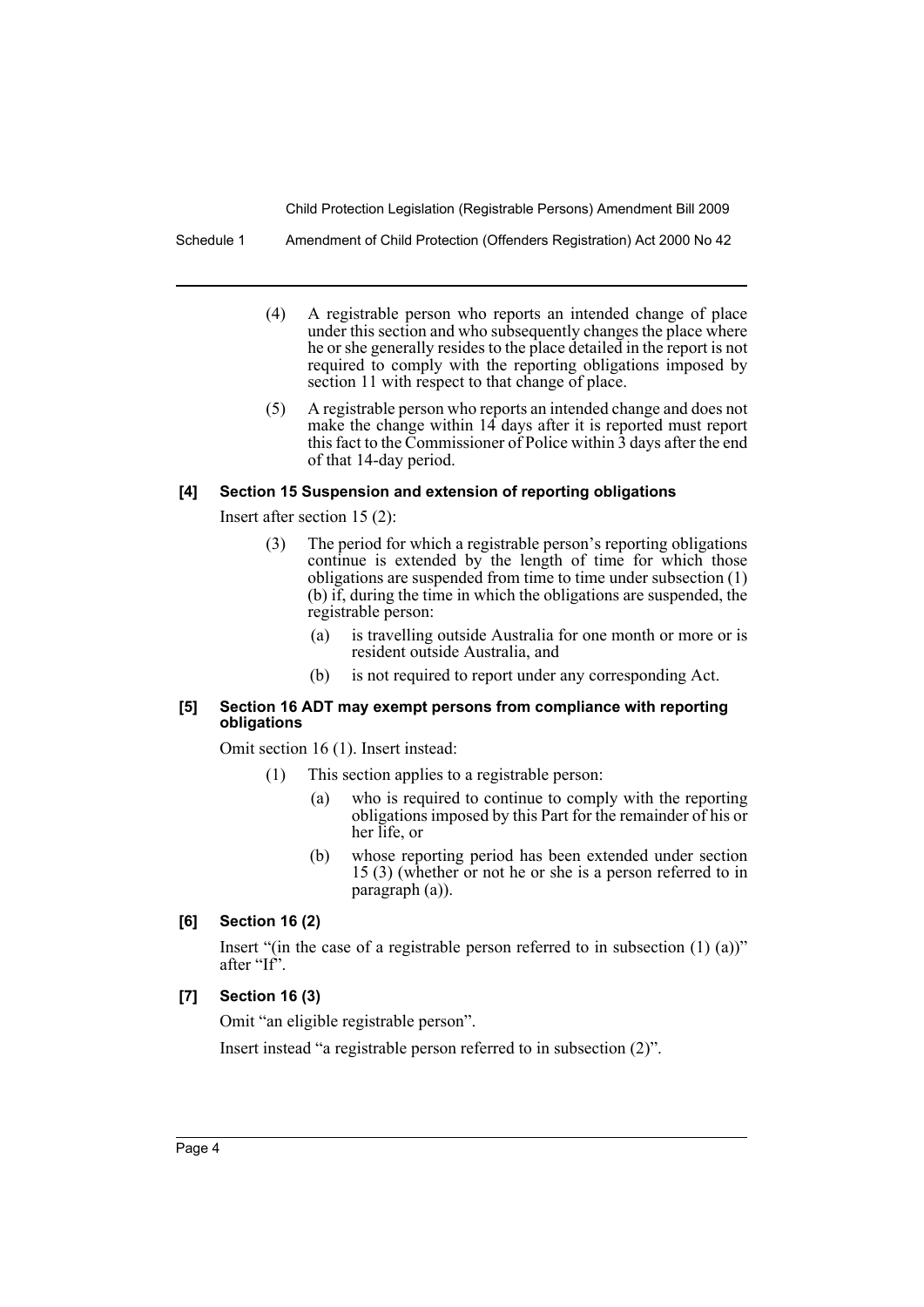Amendment of Child Protection (Offenders Registration) Act 2000 No 42 Schedule 1

# **[8] Section 16 (3A)**

Insert after section 16 (3):

(3A) On the application of a registrable person referred to in subsection  $(1)$  (b), the Administrative Decisions Tribunal may make an order suspending the registrable person's reporting obligations for the length of time by which the registrable person's reporting period was extended under section  $15(3)$ .

#### **[9] Section 19BA Exemption of certain agencies from privacy protection legislation**

Insert after section 19BA (3):

- (3A) For the purposes of avoiding an adverse impact or for developing or giving effect to a case management plan for a registrable person as referred to in subsection (3), the Commissioner of Police may, by written notice served on a scheduled agency, direct the scheduled agency to provide to the Commissioner personal information about the registrable person collected or used by the scheduled agency of the kind described in the notice.
- (3B) The scheduled agency is authorised to disclose, and must disclose, the personal information about the registrable person to the Commissioner of Police.
- (3C) The provision of information under this section in good faith:
	- (a) does not give rise to any liability to civil, criminal or disciplinary action, and
	- (b) is not a breach of professional etiquette or ethics or a departure from accepted standards of professional conduct.

# **[10] Section 19BA (5), definition of "personal information"**

Omit the definition. Insert instead:

*personal information* means anything that constitutes personal information for the purposes of the *Privacy and Personal Information Protection Act 1998* or the *Health Records and Information Privacy Act 2002*.

# **[11] Schedule 2 Savings, transitional and other provisions**

Insert at the end of clause 1 (1):

*Child Protection Legislation (Registrable Persons) Amendment Act 2009*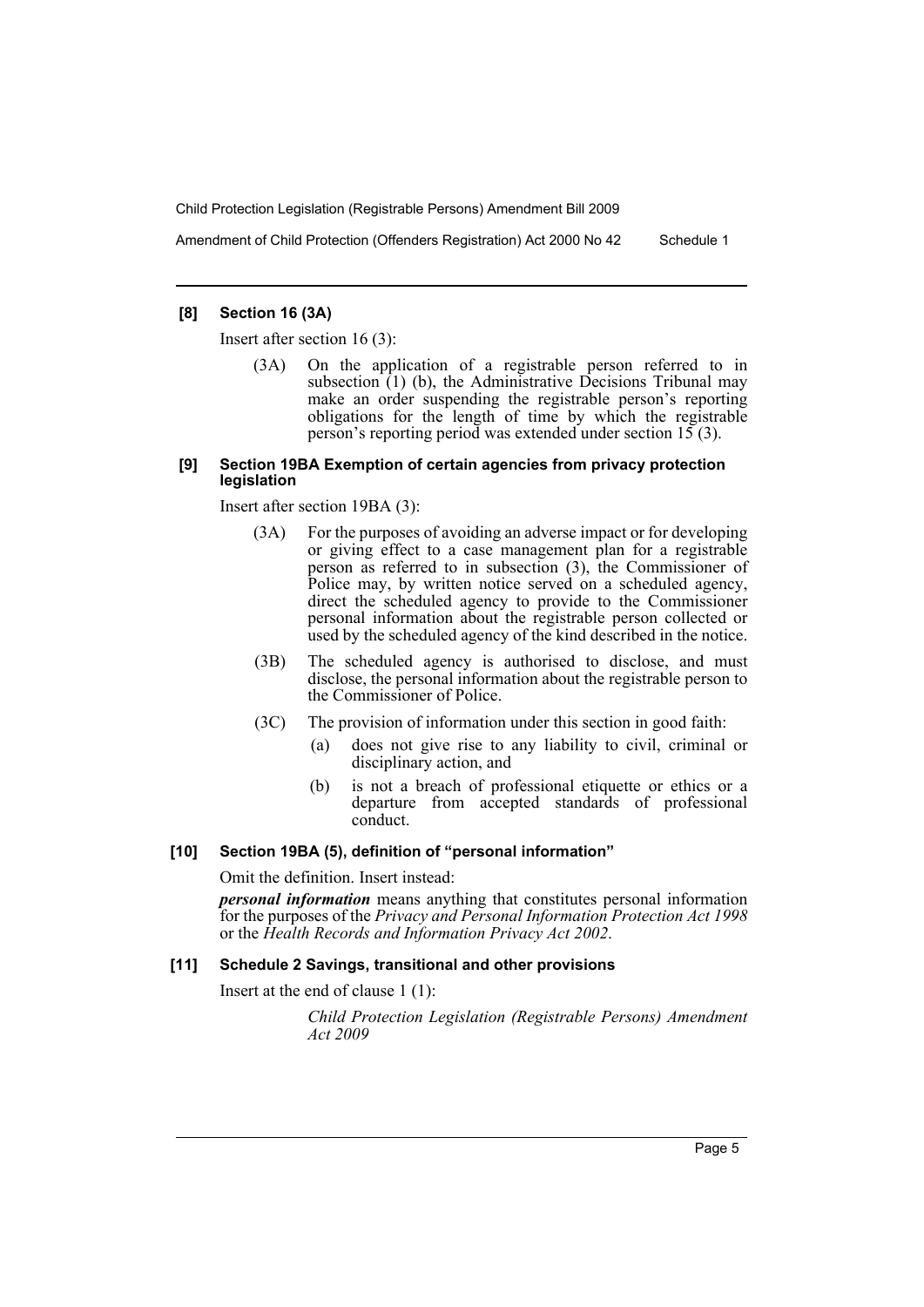Schedule 1 Amendment of Child Protection (Offenders Registration) Act 2000 No 42

### **[12] Schedule 2, Part 7**

Insert after Part 6:

# **Part 7 Provisions consequent on enactment of Child Protection Legislation (Registrable Persons) Amendment Act 2009**

#### **19 Reporting requirements**

(1) In this clause:

*amending Act* means the *Child Protection Legislation (Registrable Persons) Amendment Act 2009*.

*new reporting obligation* means any information required to be provided by registrable persons under section  $9(1)$  (e) or 11F (as amended and inserted, respectively, by the amending Act).

- (2) It is sufficient compliance with a new reporting obligation to report the date of birth of a child if a registrable person who has reported the name and age of a child before the commencement of the amendment to section  $9(1)$  (e) made by the amending Act reports the date of birth of the child when the registrable person next reports in accordance with this Act after the commencement of the amendment.
- (3) It is sufficient compliance with a new reporting obligation for a registrable person who changes the place where he or she generally resides within 14 days before the insertion of section 11F by the amending Act if the person reports the required information to the Commissioner of Police as soon as possible (but not more than 3 days) after the insertion of that section.
- (4) Section 19BA (3A)–(3C), as inserted by the amending Act, extend to personal information collected or used before the insertion of those subsections.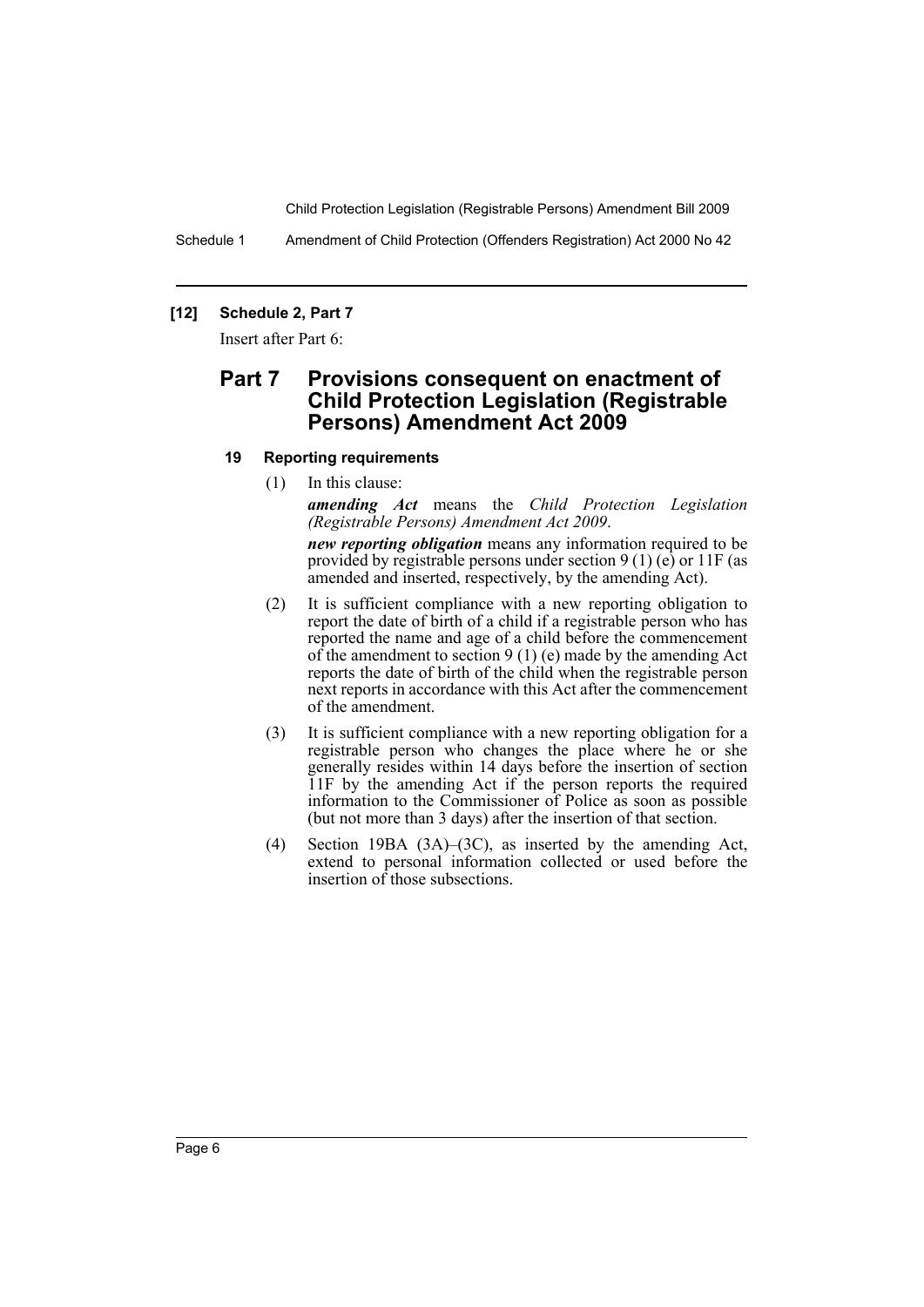Amendment of Child Protection (Offenders Prohibition Orders) Act 2004 No 46 Schedule 2

# <span id="page-7-0"></span>**Schedule 2 Amendment of Child Protection (Offenders Prohibition Orders) Act 2004 No 46**

### **[1] Section 3 Definitions**

Insert in alphabetical order in section 3 (1):

*contact prohibition order* means a contact prohibition order made under section 16C.

### **[2] Section 15 Appeal does not stay order**

Transfer section 15 to Part 3 and insert it (renumbered as section 17A) after section 17.

#### **[3] Part 2A**

Insert after Part 2:

# **Part 2A Contact prohibition orders**

## **16A Definitions**

In this Part:

*contact* means to communicate in person or by any other means (including by post, facsimile, telephone and email or any other form of electronic communication).

*contact prohibition order* means an order prohibiting a person who is a registrable person in relation to a particular registrable offence from contacting:

- (a) any victim of the registrable offence who is specified in the order, or
- (b) any person who was a co-offender in relation to that registrable offence who is specified in the order.

#### **16B Commissioner of Police may apply for orders**

An application may be made by the Commissioner of Police to the Local Court for a contact prohibition order against a registrable person if:

(a) the Commissioner has reasonable grounds to suspect that the registrable person will seek to contact the victim or co-offender concerned, and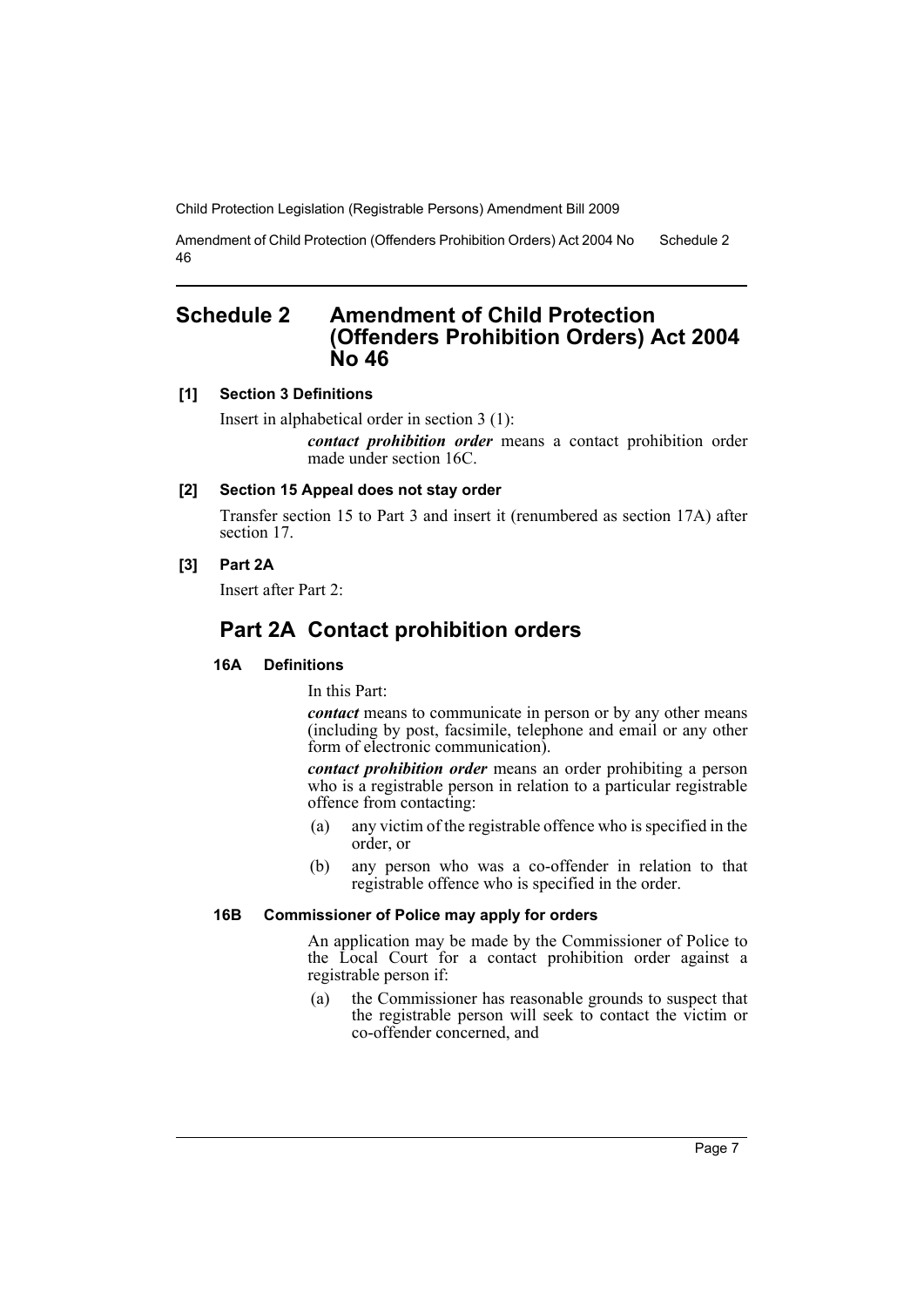Schedule 2 Amendment of Child Protection (Offenders Prohibition Orders) Act 2004 No 46

- (b) the registrable person is not subject to, and the Commissioner considers contact cannot be prevented by the making of, any of the following:
	- (i) an extended supervision order under the *Crimes (Serious Sex Offenders) Act 2006*,
	- (ii) a prohibition order under this Act,
	- (iii) any court order prescribed by the regulations, and
- (c) the Commissioner is satisfied that there are sufficient grounds to justify the making of the application.

**Note.** Part 4 of the *Local Court Act 2007* sets out the procedures for the making and hearing of applications and confers rights of appeal against the granting of contact prohibition orders.

#### **16C Local Court may make contact prohibition order**

- (1) The Local Court may make a contact prohibition order if it is satisfied that there are sufficient grounds for making the order.
- (2) The Local Court must specify the term (not exceeding 12 months) of the contact prohibition order.
- (3) A contact prohibition order takes effect:
	- (a) when the order is made, or
	- (b) if it is stayed under section 17A by a court to which an appeal is made but is confirmed on appeal (whether expressly or impliedly)—when it is confirmed.
- (4) This section does not limit the kinds of prohibition or restriction that may be imposed on a registrable person by means of any other order or direction under this Act.

#### **16D Contact prohibition order not to restrict certain contacts**

- (1) The persons specified in a contact prohibition order as persons the registrable person must not contact may not include any member of the registrable person's close family.
- (2) Despite subsection (1), a member of the registrable person's close family may be specified in a contact prohibition order if, and only if, the Local Court considers that the following exceptional circumstances exist:
	- (a) if the member of the family concerned was a victim of the registrable offence committed by the registrable person it would be contrary to the best interests of the victim for contact to occur,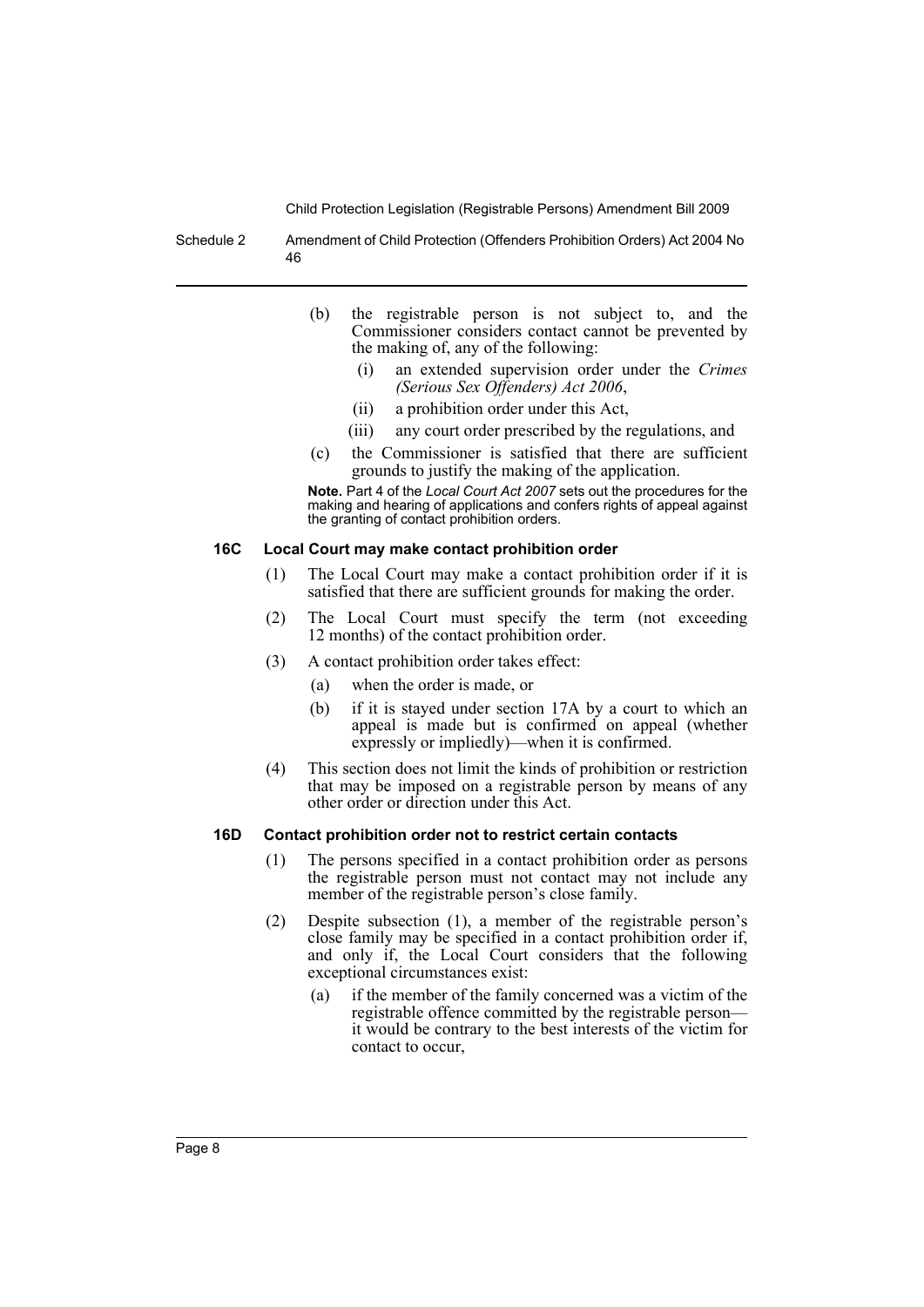Amendment of Child Protection (Offenders Prohibition Orders) Act 2004 No 46 Schedule 2

- (b) if the member of the family concerned was a co-offender in relation to the registrable offence committed by the registrable person—there is reasonable cause to believe (having regard to the ongoing nature and pattern of criminal activity of the registrable person) that there is a risk that contact could result in the registrable person being involved with the co-offender in the commission of a further registrable offence.
- (3) In determining the best interests of a victim under subsection (2) (a), the Local Court may take into account any wishes expressed by the victim.
- (4) The Local Court must make a record of its reasons for making an order under subsection (2).
- (5) The failure of the Local Court to comply with subsection (4) does not invalidate the order.
- (6) In this section, a registrable person's *close family* includes:
	- (a) the registrable person's spouse, de facto or same-sex partner, and
	- (b) the registrable person's parents, step-parents and grandparents, and
	- (c) the registrable person's children, step-children and grandchildren, and
	- (d) the registrable person's brothers and sisters, and step-brothers and step-sisters, and
	- (e) the registrable person's guardians or carers, and
	- (f) in the case of a registrable person who is an Aboriginal person or a Torres Strait Islander—persons who are or have been part of the extended family or kin of the registrable person according to the indigenous kinship system of the registrable person's culture.

#### **16E Variation or revocation of contact prohibition orders**

(1) An application may be made to the Local Court by the Commissioner of Police or a person subject to a contact prohibition order for an order varying or revoking a contact prohibition order.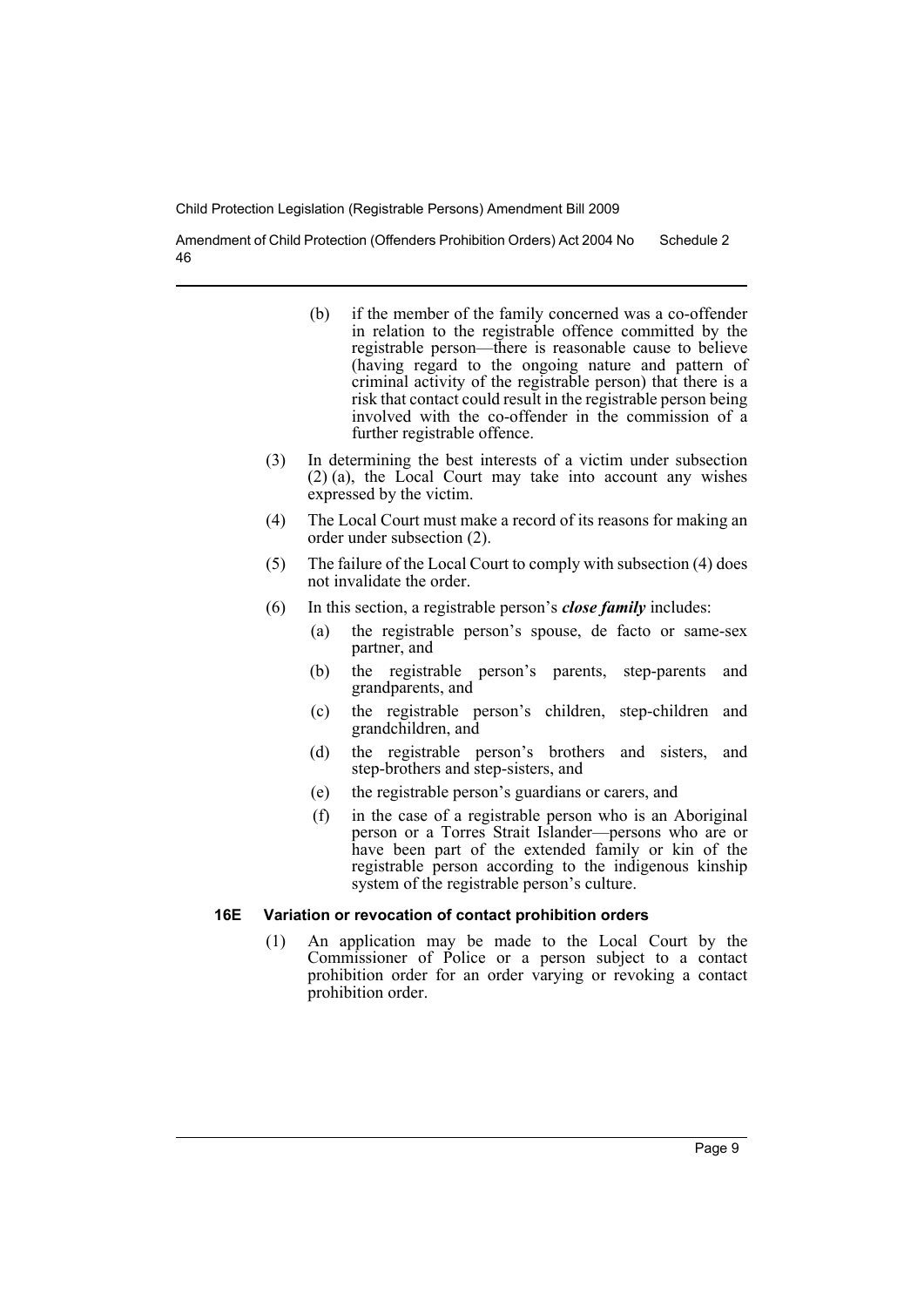Schedule 2 Amendment of Child Protection (Offenders Prohibition Orders) Act 2004 No 46

- (2) The application must be accompanied by a copy of the relevant order, together with any variations to it that have been made under this Part.
- (3) A person subject to a contact prohibition order may not make an application except by leave of the Local Court. Leave may be granted only if the Local Court is satisfied that, having regard to changes in the applicant's circumstances since the order was made or last varied, it is in the interests of justice that leave be granted.
- (4) The Local Court may dispose of the application:
	- (a) by varying or revoking the contact prohibition order, or
	- (b) by dismissing the application.
- (5) For the purposes of an application under this section, the *respondent* to an application is:
	- (a) in the case of an application made by the Commissioner of Police—the registrable person subject to the contact prohibition order, and
	- (b) in the case of an application made by a registrable person subject to a contact prohibition order—the Commissioner of Police.

# **16F Explanation of orders**

- (1) If the Local Court makes a contact prohibition order, the Local Court must ensure that all reasonable steps are taken to explain to the registrable person (in language that the registrable person can readily understand):
	- (a) the person's obligations under the order, and
	- (b) the consequences that may follow if the person fails to comply with those obligations.
- (2) An order is not invalidated by a failure to comply with subsection  $(1)$ .

# **16G Contravention of contact prohibition order**

- (1) A registrable person who is subject to a contact prohibition order must not, without reasonable excuse:
	- (a) contact or attempt to contact any victim or co-offender specified in the order, or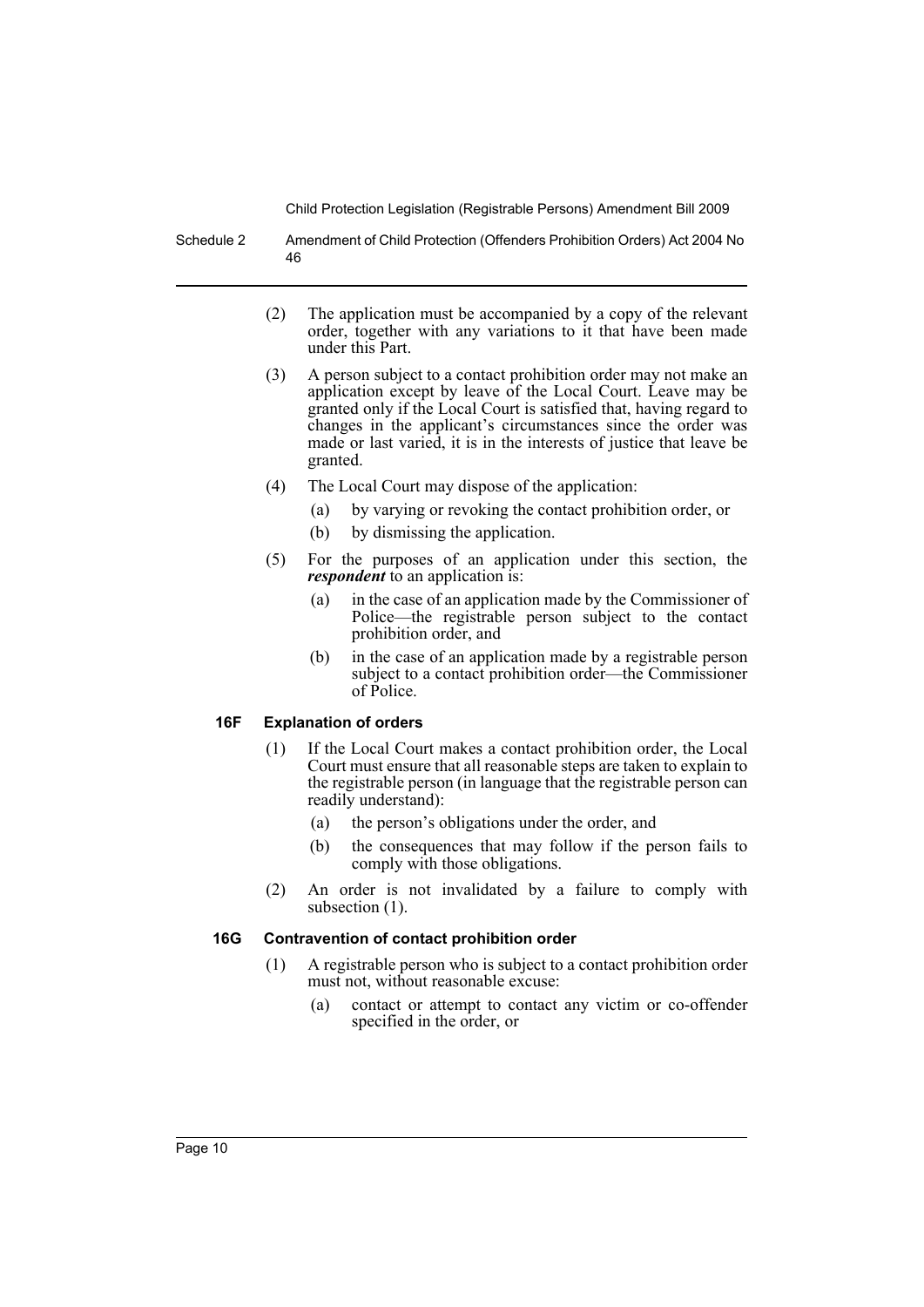Amendment of Child Protection (Offenders Prohibition Orders) Act 2004 No 46 Schedule 2

> (b) procure another person to contact or attempt to contact that victim or co-offender.

> Maximum penalty: 50 penalty units or imprisonment for 12 months, or both.

- (2) Without limiting subsection (1), it is a reasonable excuse for contacting a person in contravention of a contact prohibition order if:
	- (a) the registrable person did so in compliance with an order of a court, or
	- (b) having contacted the person unintentionally, the registrable person immediately terminated the contact, or
	- (c) contact is made with a co-offender while the registrable person was in strict government custody within the meaning of the *Child Protection (Offenders Registration Act) 2000*.
- (3) A police officer may, without a warrant, arrest a person if the police officer suspects on reasonable grounds that the person has committed an offence under this section.
- (4) This section extends to an act contravening this section done outside Australia by a person resident or domiciled in the State.

# **16H Applications not to be determined in public**

- (1) Proceedings for an application under this Part must be heard in the absence of the public.
- (2) Despite subsection (1), the Local Court hearing the proceedings may, if it considers it to be appropriate, permit persons who are not parties to the proceedings or their legal or other representatives to be present during the hearing of the proceedings.

# **[4] Section 17 Applications for orders against young registrable persons**

Insert "or contact prohibition order" after "prohibition order" wherever occurring.